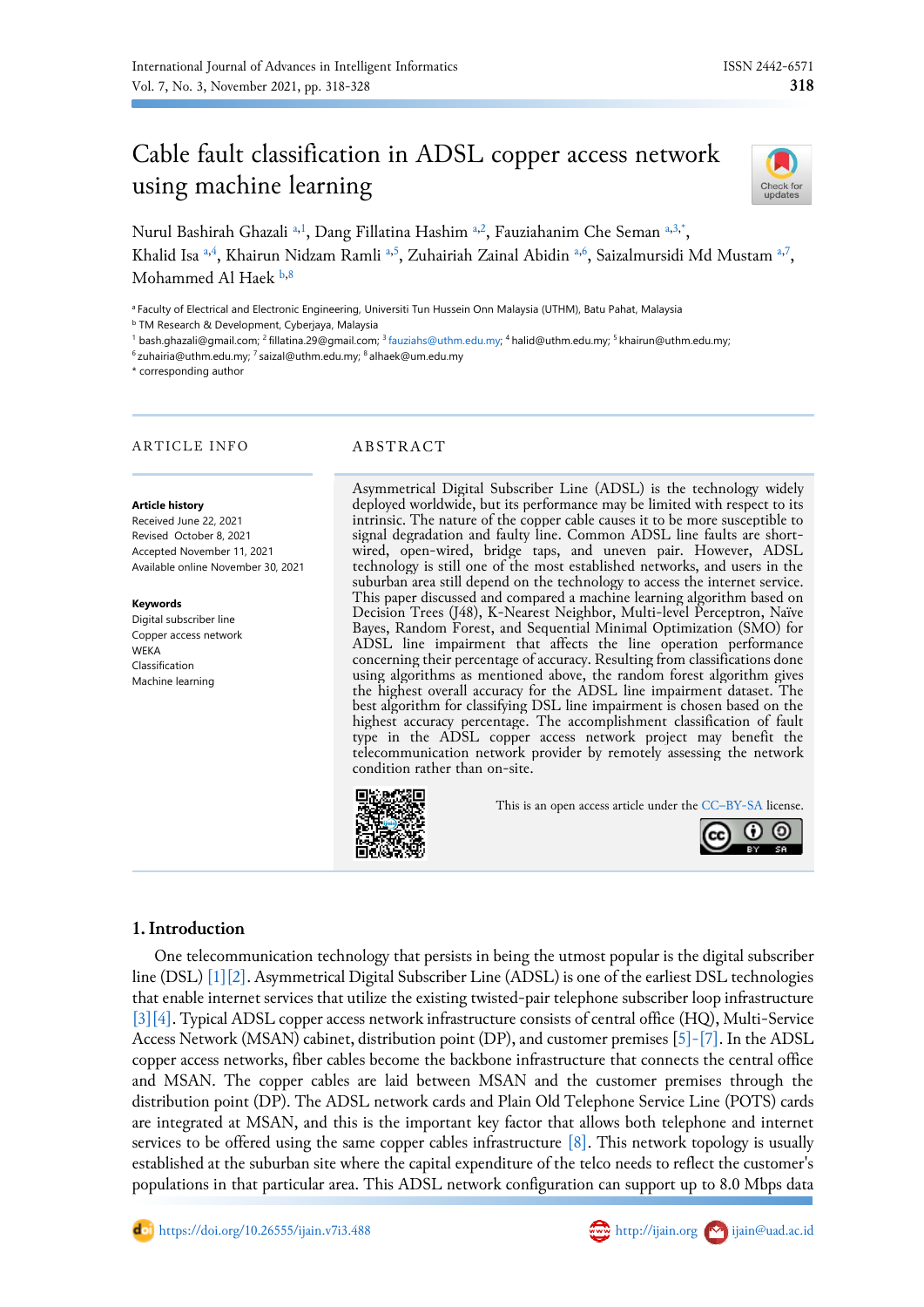rates for distances up to 5km [\[9\].](#page-9-1) However, the offered data rates are still subjected to the copper cables' nature where the attenuation degrades rapidly with distances and the presence of external electromagnetic interferences, leading to crosstalk. Furthermore, the most common copper cable faults that occurred at cable jointing are the imbalance impedance line. Note that the effective impedance matching of copper cables is 100 Ohm. Any values above or below will lead to open or short cable faults. Also, bridged taps that the cable fault contributed when an open-circuited twisted pair is connected in shunt with the twisted working pairs. Uneven length occurs when the length of one twisted pair is not the same. All the cable faults described here will affect the ADSL network line parameters: line operation and loop line test. These parameters will indicate the conditions of the copper access networks. The line operation attributes that are only available when the subscriber line accesses the internet service are the speed rate, attenuation, and signal to noise ratio (SNR). In comparison, the loop line test attributes are used to test the electrical indicators of the line from MSAN to the customer house. When the customers' POTS services are faulty, the loop line tests can be performed to identify and localize the copper cable faults [\[10\].](#page-9-2) Based on the line operations and loop line test parameters, the ADSL network performance can be observed to indicate possible cable faults that may occur along the subscriber loop line. The copper cable fault classifications may be deployed by using a machine learning algorithm  $[11]$ . To date, there are not many papers emphasizing the usage of machine learning for cable fault classification in the ADSL copper access network.

The feasibility of classification using machine learning algorithms is widely demonstrated for other applications such as identifying objects or data, determining organisms, gender classifications, and transmission line faults. Classification categorizes data instances to their specified class based on learned training data  $[12][13]$  $[12][13]$  to forecast targeted output. Several popular machine learning classifications algorithms have been used to categorize and classify various applications, such as Decision trees, Naïve Bayes, Artificial Neural Network (ANN), Random Forest, and k-Nearest Neighbor (k-NN[\) \[14\].](#page-9-6)

Multi-Layer Perceptron Neural Network (MLP), Bayes, and Naïve Bayes machine learning algorithm were deployed to distinguish the type of fault that exists in shunt compensated static synchronous compensator (STATCOM) transmission line by applying a Discrete Wavelet Transform (DWT) as feature extraction method and Naive Bayes (NB) algorithm as classification method [\[15\].](#page-9-7) Several types of faults are classified based on the changes in fault resistance. Faults that are applied are LG, LL, DLG and LLLG. The feature extraction using DWT results in the acquisition of the SD and Energy values have been various faults with the resistance of fault 0.001  $\Omega$ . The acquired features are then adopted for the training of the transmission line fault type classifiers. Result acquired from the classifier indicates the excellent performance of the NB classifier for the case of with and without STATCOM, which is 100% accuracy compared to MLP and Bayes, which gives an average of 80% and 20% of accuracy, respectively.

Fault classifications was used to detect normal and abnormal sensed data of Wireless Sensor Network (WSN) using Support Vector Machine (SVM), Convolutional Neural Network (CNN), Multilayer Perceptron (MLP), Stochastic Gradient Descent (SGD), Random Forest (RF), and Probabilistic Neural Network (PNN) [\[16\].](#page-9-8) There are 40 datasets used in this paper, alongside 9566 instances and 12 dimensions each. The dataset has a column for distinguishing normal and abnormal instances, which is 1 and -1, respectively. The faults that are induced in this paper are gain, offset, stuck-at, out of bounds, spike, and data loss fault. The classifier's accuracy is evaluated using Detection Accuracy (DA), true positive rate (TPR), Matthews Correlation Coefficient (MCC), and F1-score. These accuracy metrics indicate that RF's performance is better than another classifier, which means RF can accurately classify faults as listed above in WSN.

The multilayer perceptron is one of the ANN methods that was often used for classifications. It is a feed-forward network, and it comprises several layers: the input, hidden, and output layers [\[17\].](#page-9-9) Multilayer Perceptron Neural Network classifier was used in Adnan *et al.* [\[18\] t](#page-9-10)o detect heart abnormality using P, Q, R, S, and T amplitude of ECG data. The learning algorithm that is used for the training of these data are Back Propagation (BP), Bayesian Regularization (BR), and Levenberg-Marquardt (LM).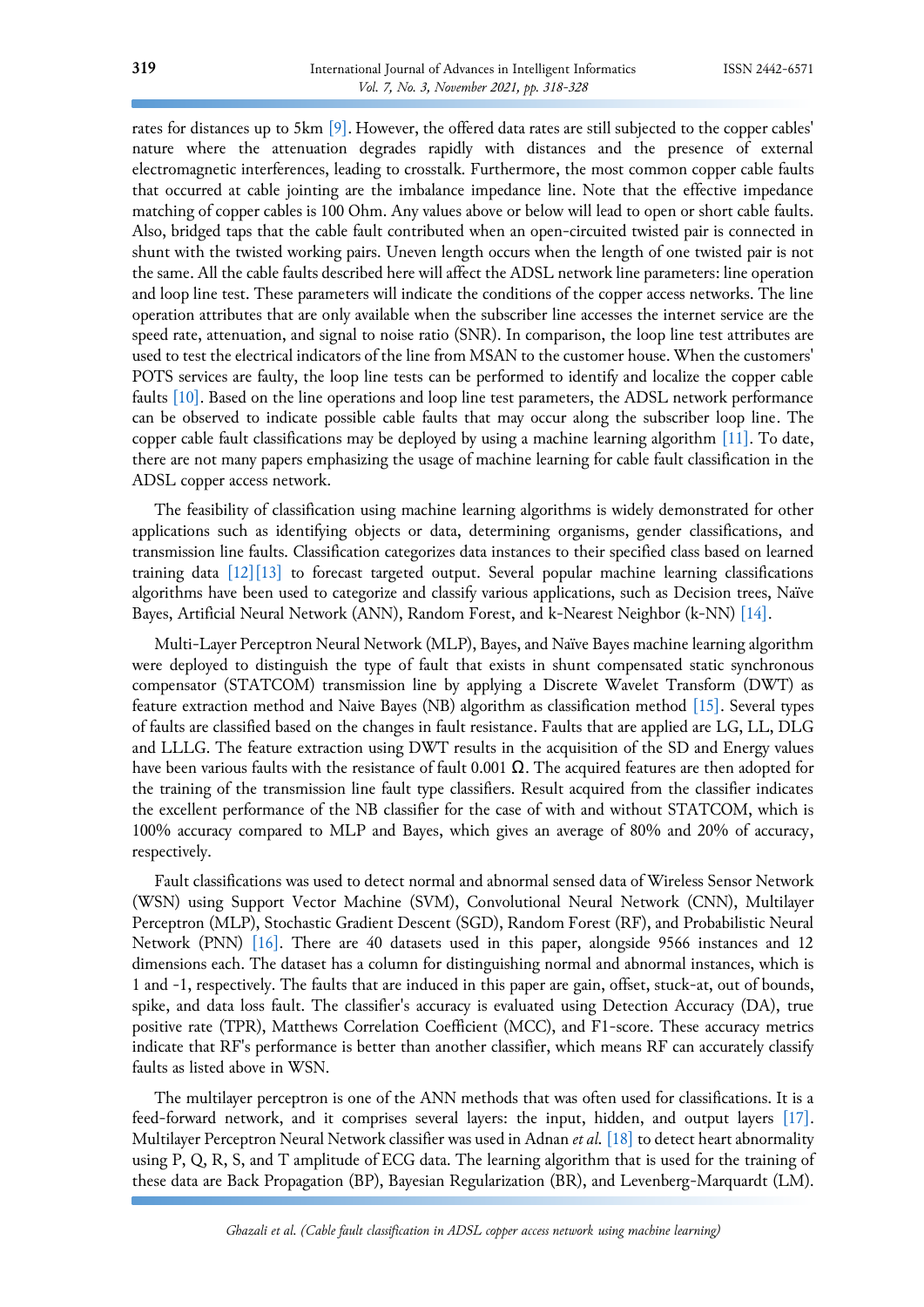The high accuracy of all learning algorithm, which is more than 90%, indicates the capability and reliability of the MLP model to detect heart abnormality. Despite the high accuracy, the BR gives the lowest Mean Square Error (MSE), which is 0.237, compared to other learning algorithms that give MSE values of 4.667 and 4.067 for BP and LM learning algorithms, respectively. The low MSE value for BR means it can give better predictions than other learning algorithms.

Different from multilayer perceptron that used several layers of network nodes to process and classify the data samples, the decision tree classifies data points using tree representations. The decision tree aims to build a model for forecasting the value of a target output by giving a considerable amount of inputs [\[19\].](#page-9-11) Each leaf node signifies a test on a feature, each branch denotes a test result, and each leaf node represents a class label. Decision tree's disadvantage is that their training process may lead to overfitting [\[20\].](#page-9-12) Several works are done using machine learning algorithms to classify transmission line fault. As demonstrated in Chandra *et al.* [\[21\],](#page-9-13) a decision tree algorithm was applied for classifications of fault in the transmission line. Using 4262 fault data samples, data are split into 70% training data and 30% testing data. The training and testing of the fault data samples result in 81.23% of accuracy. Thus, it has been concluded that the decision tree algorithm was easy to use and implement for classification purposes.

The closest application of machine learning to the ADSL network is described in Akhikpemelo *et al.* [\[22\].](#page-9-14) The fault detection of 132kV transmission line system is done using the Levenberg-Marquardt learning algorithm in Artificial Neural Network (ANN). The data are generated and extracted using MATLAB software. The detection output is represented as 1 or 0 to indicate the presence of a fault and no-fault. The network configuration setting for ANN (15-15-10-5) gives excellent classification results, with 0.99953 correlation coefficient and 0.000145 overall MSE.

Based on the described machine learning algorithm in the paper, the copper cable fault classification is performed by using Naïve Bayes, Random Forest, Multilayer Perceptron, k-NN, and Decision Tree. The purpose of this preliminary work is to provide the feasibility study of the algorithm that can classify cable faults that may occur in the ADSL copper access network. All the algorithms are readily embedded in WEKA, a tool that can provide visualization and classification for many applications [\[23\]-\[25\].](#page-9-15) WEKA is used as the initial step of exploration in classifying ADSL copper access network fault types. The intention of this paper is to get insights on which algorithm that might benefit more from this application. The accuracy of the classification algorithms was achieved up to 97% [\[23\].](#page-9-15) These algorithms are applied to cross-validated ADSL network data, where the copper cable faults focus on bridge tap, open, short, and uneven. The rest of the paper is organized as follows: Section 2 explains the proposed method of classifying cable fault types. Section 3 discusses the finding and evaluates the accuracy of all algorithms. Section 4 concludes the findings and the future direction of this work.

### **2. Method**

The cable fault classification in the ADSL copper access networks is realized in four stages, as shown in [Fig.](#page-3-0) 1. The first stage involves lab data acquisition. The laboratory setup is established to imitate the actual ADSL copper access network. The specific ADSL network data representing the ideal cable condition and the faulty network are gathered. Only four types of cable faults are emulated in the laboratory measurements, which are open, short, bridge tap, uneven and short. The dataset acquired in the laboratory has been compared with National Telecommunication company dataset, which consists of the same parameters to make sure the benchmarking of the ADSL access network dataset is met and in range. The collected data is fed into the second stage which is called data preprocessing. The raw collected data are prepared in this stage, and only highly correlated parameters and attributes are extracted as the data training set. The data preprocessing of the acquired data also handles any invalid or missing data that may affect the accuracy of the classification in WEKA. The third stage establishes the actual cable fault classification in which the preprocessed data set has been used to train the machine learning algorithm in WEKA. This involves five types of algorithms which are J48, k-NN, Multilayer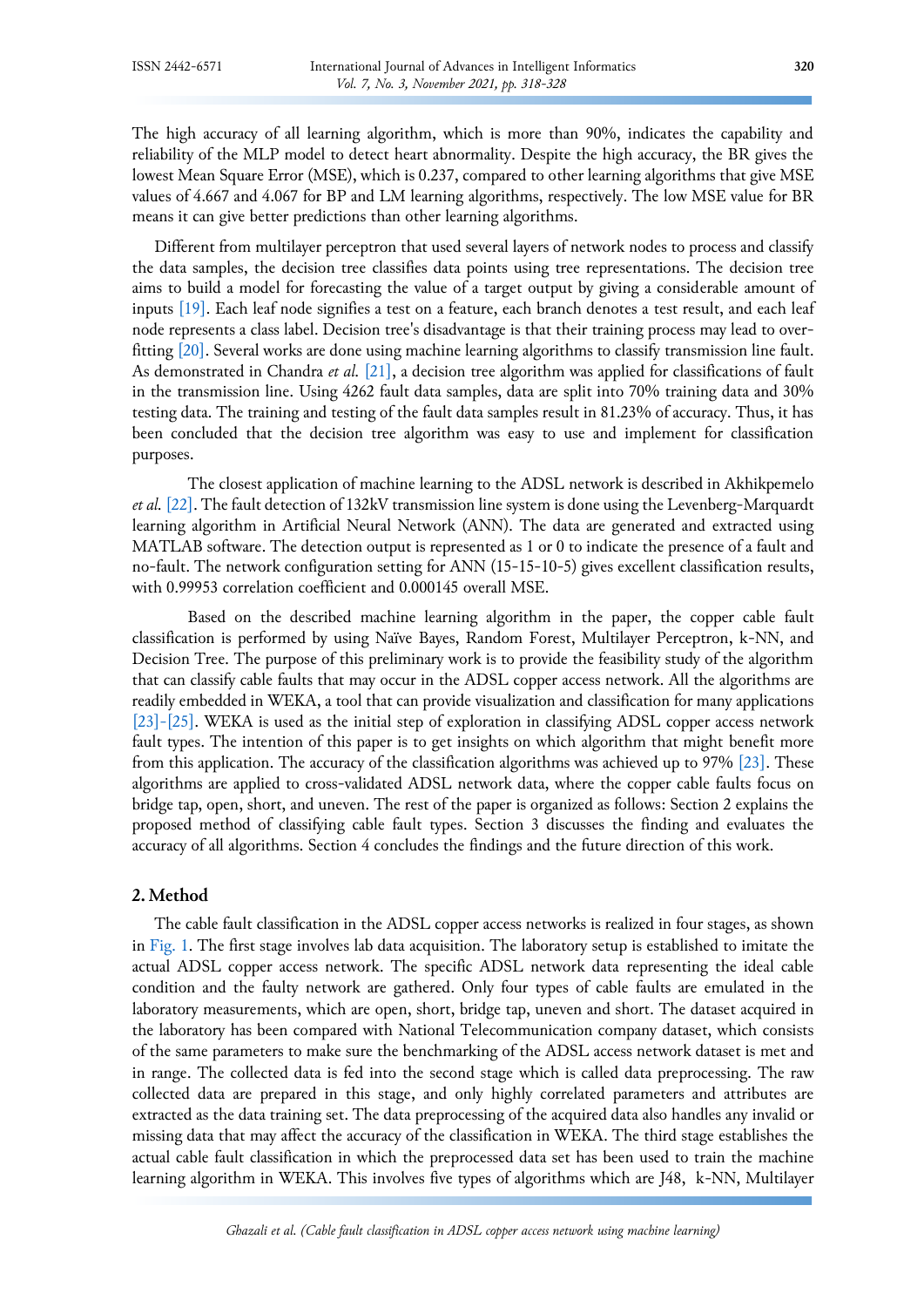Perceptron, Naïve Bayes and Random Forest. The cable fault classification algorithm's accuracy in WEKA is evaluated in the fourth stage.

<span id="page-3-0"></span>

**Fig. 1.** ADSL copper access network impairment classification process

#### **2.1. Laboratory Setup and Data Acquisition**

The laboratory setup is developed to imitate the actual ADSL copper access network. [Fig.](#page-3-1) 2 shows the laboratory setup of network data acquisitions, consisting of MSAN, copper cables with various lengths, and modem. The raw lab data are gathered from MSAN using the command prompt Telnet script. The raw lab data are stored in the form of a text file, which is then manually processed and converted into an excel file for ease of use. The UTP Cat 3 twisted copper cables are used to connect MSAN and Modem through tag block. The ten binder copper cable is connected to 10 modems which represents the network line termination at the customer premises. The possible presence of cable faults in the ADSL networks is emulated on the tag block.

<span id="page-3-1"></span>

<span id="page-3-2"></span>**Fig. 2.** Lab Setup for ADSL Access Network Data Acquisitions

[Fig.](#page-3-2) 3 shows the cross-sectional area of the UTP Cat3 bundles of 10 twisted pairs. There are ten twisted pairs, and each pair consists of Tip (A) and Ring (B).



**Fig. 3.** Cross-sectional area of 10 pairs of twisted pair copper cable in a single copper cable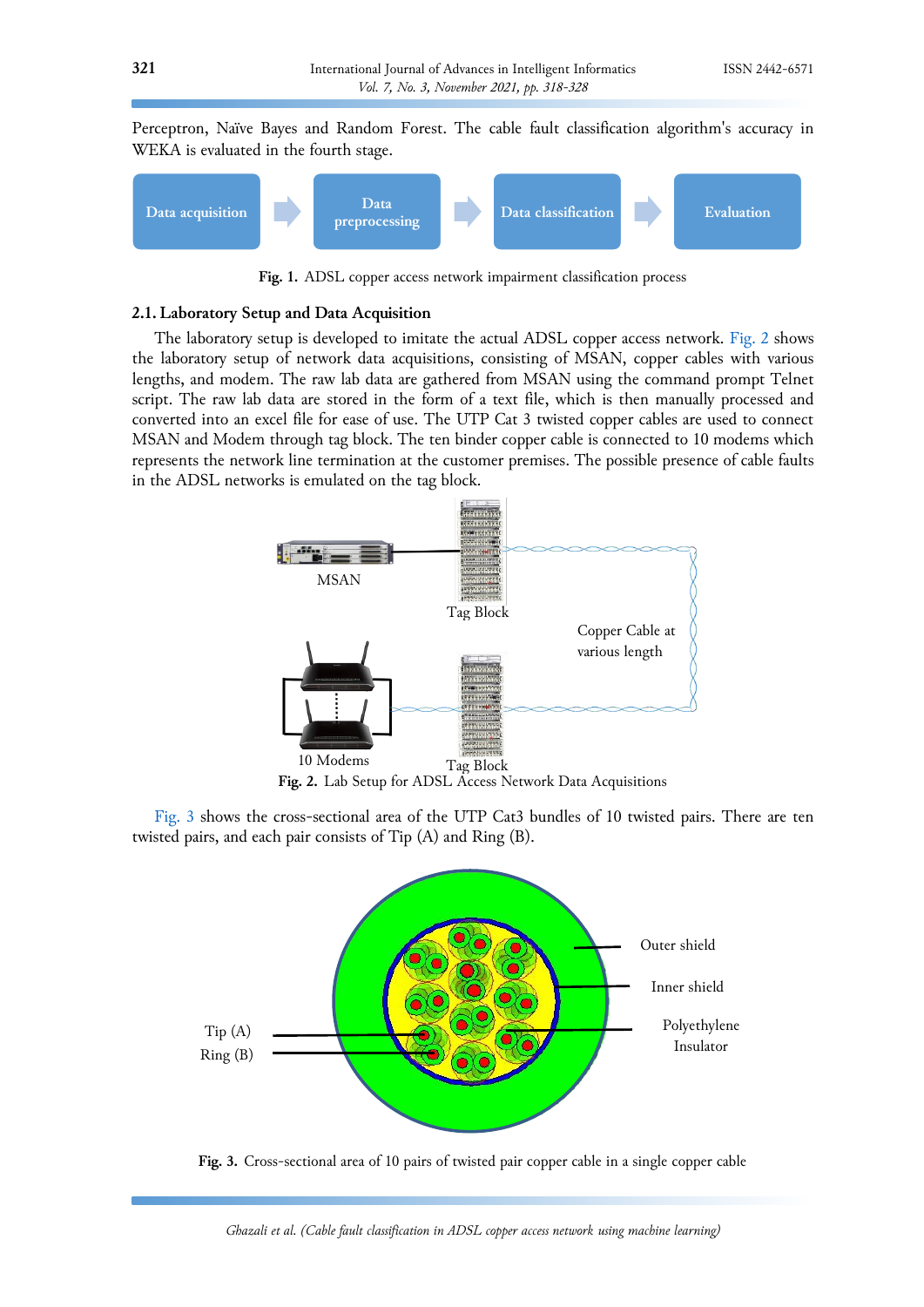The UTP Cat3 cable can support voice and data transmission at 8Mbps data speeds. Each twisted pair can be modeled as the RC lumped component model [\[26\],](#page-10-0) as illustrated in [Fig. 4.](#page-4-0) Each A and B component has the same component of RC but possibly with different values when the cable fault occurs along the line [\[27\].](#page-10-1) Each A and B is connected to the Ground (G), which are represented by component Resistances, R<sub>A-G</sub> and R<sub>B-G</sub>; Capacitances, C<sub>A-G</sub> and C<sub>B-G</sub>; and Voltage, V<sub>A-G</sub>, and V<sub>A-G</sub>. Even though the other components are still available, they were neglected in the electrical schematic due to insignificant changes when different cable faults are emulated. In ideal cases, the effective impedance, Rs is 100 Ohm, and obviously, cable faults such as imbalance impedance, uneven length, and bridge tap can be assessed from Components RA-B, hence also affecting the capacitance and voltage components.

<span id="page-4-0"></span>

**Fig. 4.** Twisted pair, Tip, Ring and Ground component using RLC lumped component elements.

As highlighted previously, the ideal cable conditions and cable faults such as bridge tap and imbalance line emulation are conducted on the tag block side. The copper cables length (between the two tag block) varies at various lengths from minimum 20 m to maximum 4000 m. These cable lengths are chosen to represent the actual minimum and maximum distance possible between MSAN and the customer premises in ADSL network topology. In these cases, if the location of the customer premises are relatively far from MSAN, the attenuation and signal-to-noise ratio (SNR) will be higher, but the achievable data rates will be lower.

The emulation of different cable faults is conducted by modifying the RLC lumped component. Emulation open wired cable fault, the emulation are conducted by disconnecting A and B. Open circuit fault type usually causes a slight increase of capacitance value between tip and ring, while decreasing the value of resistance between tip and ring of the line. Emulation of short-wired impairment is performed by connecting its twisted pair A and B directly to each other. Short circuit fault causes the capacitance and resistance between the tip and ring of the line to be extremely low. The bridge tap impairment type is emulated by adding another copper cable connected in parallel to existing A and B at the tag block near the modem. The bridge tap causes a slight drop in line performance due to the increase of signal attenuation and decreasing of attainable rate of the line, while the resistance and capacitance stay in a good range of value.

 In reality, the bridge tap fault occurs when the customer did unnecessary additional telephone wiring. Uneven line fault occurs when the length of A and B is not the same. Therefore this fault is emulated by increasing the length of either A or B by 100 m. Uneven fault causes an increment in capacitance value, while other line performance parameters and resistance stay in a good range of value. The acquired lab data may contain missing data and may interfere with the classification process in WEKA. Therefore, these raw data will be preprocessed, and details are explained in the next section.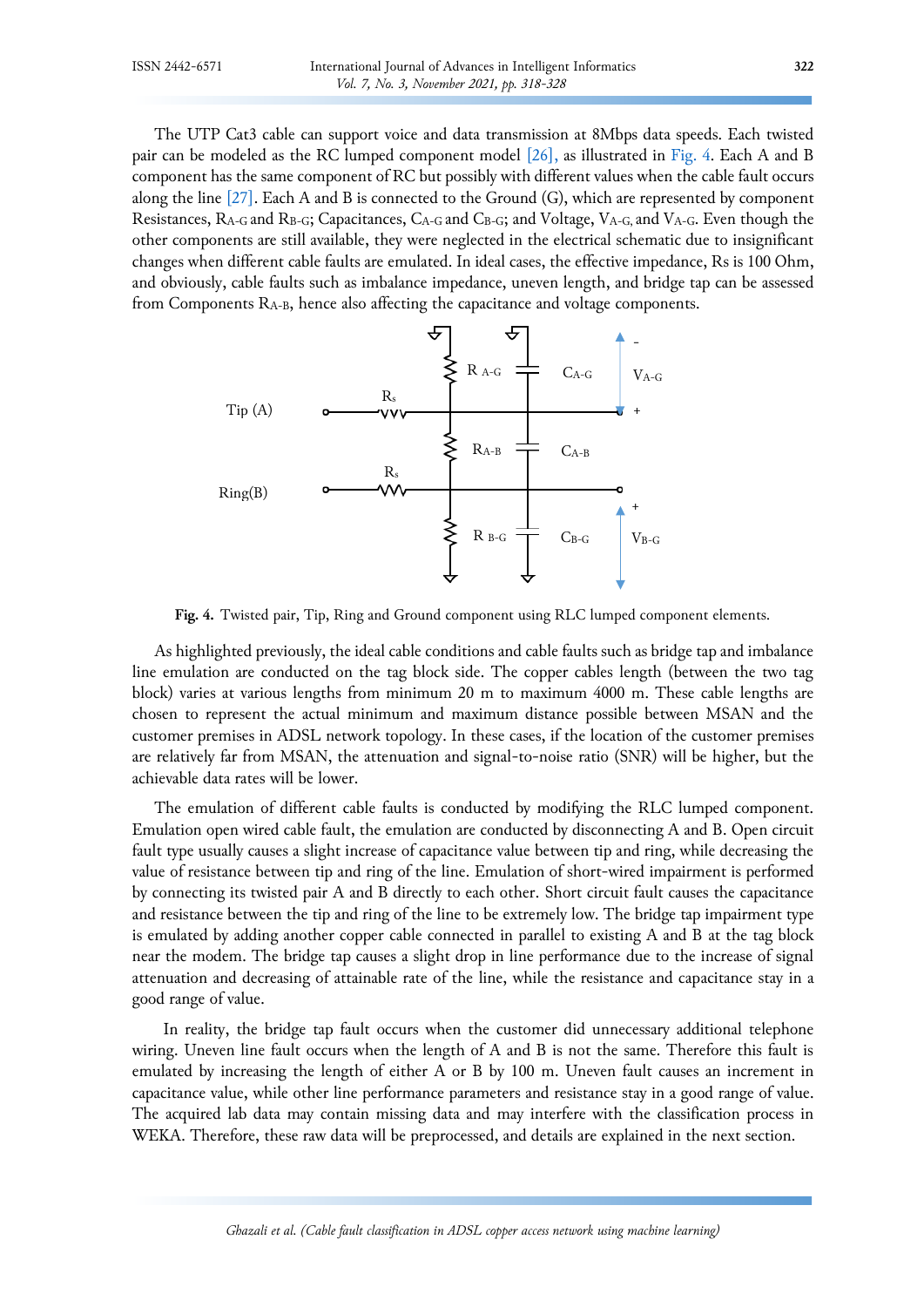#### **2.2. Data preprocessing**

WEKA are equipped with the utilization of learning algorithms that can be easily used to a dataset. It also provides a variety of tools for transforming datasets, such as the algorithms for discretization and sampling. Other than that, WEKA allows data to be preprocessed before feeding it to a learning algorithm and evaluates the classifier results and their efficiency without having to write any program code. The workbench also provides regression, classification, clustering, association rule mining, and attribute selection methods for solving data mining problems. In addition, many data visualization facilities and data preprocessing tools are provided for the purpose of data exploration. Since the irrelevant values such as symbols or missing values in the dataset may interfere with the classification process in WEKA software, the acquired lab data will need to undergo preprocessing stage, which enables the data to be transformed into a suitable format for machine learning algorithms. The data that contains symbols are manually removed since its presence in data might cause certain algorithms in WEKA classified cannot be used. Other than handling irrelevant data, primary parameters that are suspected to be correlated with the types of fault that occurred in the ADSL copper access network are selected, while others are removed from the dataset. After undergoing the preprocessing stage, 420 samples of ADSL lab data are obtained. The line operation parameters and loop line test parameters which are represented by 26 attributes, are gathered as tabulated in [Table 1.](#page-5-0) The loop line test attributes are extracted based on the RLC lumped components which are previously discussed in Figure 4. The cable faults classifications are initiated by labeling all related cable fault types. [Table 2](#page-5-1) shows the divisions of data samples for each class of ideal conditions of 4 types of cable faults.

<span id="page-5-0"></span>

| Line operation attributes     | Loop line test attributes                                                |  |  |
|-------------------------------|--------------------------------------------------------------------------|--|--|
| Upstream SNR margin           | A-B resistance (Ohm)                                                     |  |  |
| Downstream SNR margin         | A-G resistance (Ohm)<br>B-G resistance (Ohm)<br>$A-B$ capacitance $(nF)$ |  |  |
| Upstream signal attenuation   |                                                                          |  |  |
| Downstream signal attenuation |                                                                          |  |  |
| Maximum upload rate           | $A-G$ capacitance $(nF)$                                                 |  |  |
| Maximum download rate         | $B-G$ capacitance $(nF)$                                                 |  |  |
| Upstream out power            | $A-B AC voltage(V)$                                                      |  |  |
| Downstream out power          | $A-G AC$ voltage $(V)$<br>$B-G AC$ voltage $(V)$                         |  |  |
| Upload actual rate            |                                                                          |  |  |
|                               | $A-B$ DC voltage $(V)$                                                   |  |  |
| Download actual rate          | $A-G$ DC voltage $(V)$                                                   |  |  |
|                               | $B-G DC voltage(V)$                                                      |  |  |

**Table 1.** ADSL lab emulated line performance data attributes

|  |  |  | Table 2. Samples of cable impairment types |  |
|--|--|--|--------------------------------------------|--|
|--|--|--|--------------------------------------------|--|

<span id="page-5-1"></span>

| Cable impairment types | <b>Samples</b> |
|------------------------|----------------|
| Ideal                  | 169            |
| Open                   | 40             |
| Short                  | 12             |
| Bridge tap             | 152            |
| Uneven                 | 47             |

After undergoing data preprocessing to handle irrelevant data, the cleansed data are used for classification. The classifier or algorithms are chosen to classify ADSL copper access network fault type. [Table 3](#page-6-0) shows the parameter setting of each of the algorithms used.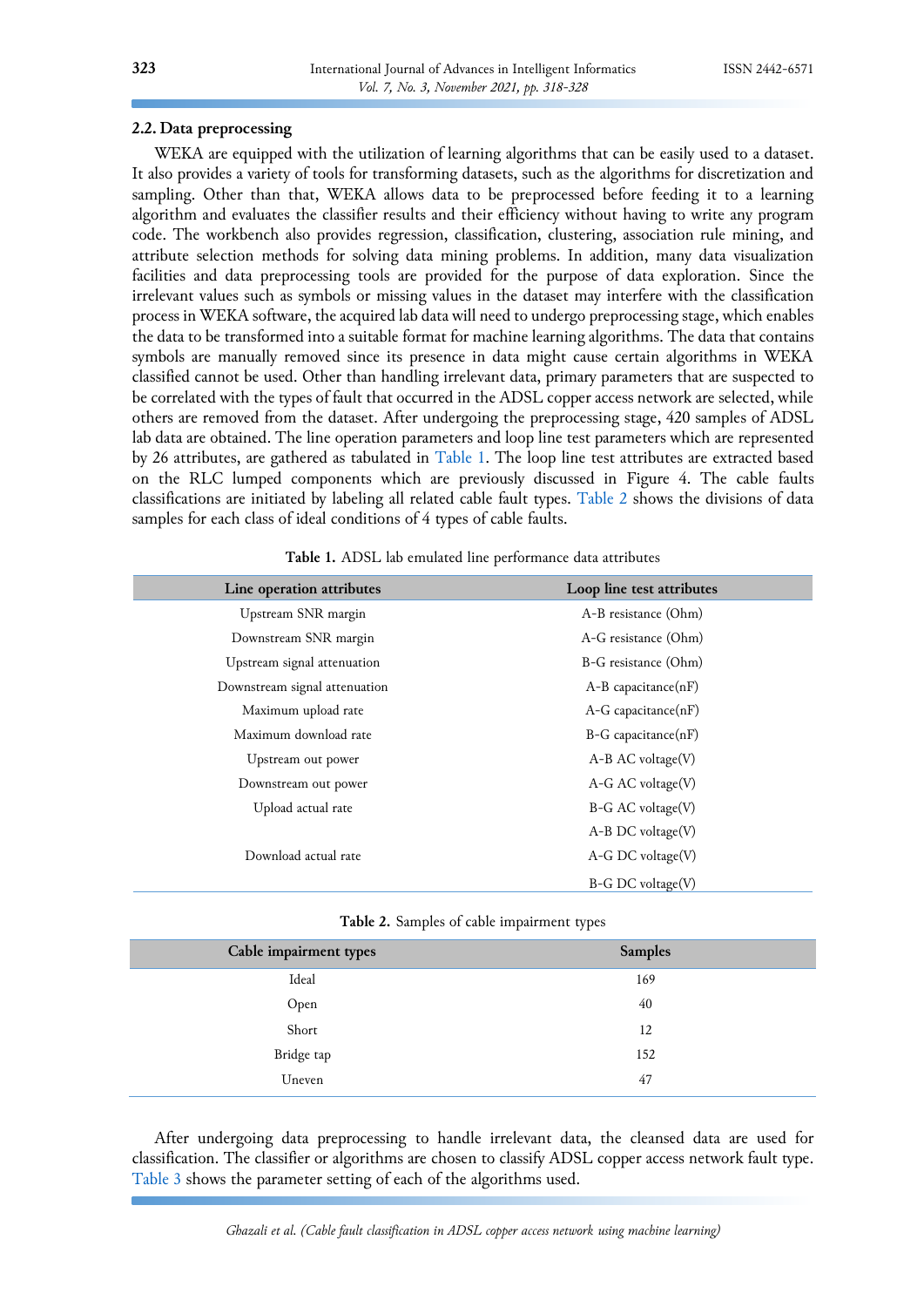**Table 3.** Parameter setting of classification algorithms.

<span id="page-6-0"></span>

|                | Algorithm                 | Parameter                                                                                                                                                                                                                                                                                                                                                                                                                                                                |
|----------------|---------------------------|--------------------------------------------------------------------------------------------------------------------------------------------------------------------------------------------------------------------------------------------------------------------------------------------------------------------------------------------------------------------------------------------------------------------------------------------------------------------------|
| 1              | Naïve Bayes               | Batch size = 100, debug = false, display model in old format = false, do not check capabilities =<br>false, number of decimal places = 2, use kernel estimator = false, use supervised discretization =<br>false.                                                                                                                                                                                                                                                        |
| $\overline{2}$ | Multi-Layer<br>Perceptron | GUI = false, auto build = true, batch size = 100, debug = false, decay = false, do not check<br>capabilities = false, hidden layers = a, learning rate = $0.3$ , momentum = $0.2$ , nominal to binary<br>filter = true, normalize attributes = true, normalize numeric class = true, number of decimal<br>places = 2, reset = false, resume = false, seed = 0, training time = 500, validation set size = 0,<br>validation threshold = 20.                               |
| 3              | K-nearest<br>neighbors    | $K = 20$ , batch size = 100, cross validate = false, debug = false, distance weighting = no distance<br>weighting, do not check capabilities = false, mean squared = false, nearest neighbour search<br>algorithm = LinearNNsearch, number of decimal places = $2$ , window size = $0$                                                                                                                                                                                   |
| 4              | Random Forest             | Bag size percent = 100, batch size = 100, break ties, randomly = false, calculate out of bag =<br>false, compute attribute importance = false, debug = false, do not check capabilities = false,<br>maximum depth = $0$ , number decimal places = $2$ , number execution slots = $1$ , number features<br>= 0, number iterations = 100, output out of bag complexity statistics = false, print classifiers =<br>false, seed = $1$ , store out of bag predictions = False |
| 5              | J48                       | Batch size = 100, binary splits = false, collapse tree = true, confidence factor = 0.25, debug =<br>false, do not check capabilities = false, do not make split point, actual value = false, minimum<br>number object = 2, number decimal places = 2, number folds = 3, reduced error pruning =<br>false, save instance data = false, seed = 1, sub tree raising = true, unpruned = false, use Laplace =<br>false, use mdl correction = true                             |

#### **3. Result and Discussion**

[Table 4](#page-7-0) depicts the classification performance of ADSL data based on K-fold cross-validation method. In WEKA software, by default, a 10-fold setting for cross-validation is chosen [\[28\].](#page-10-2) The percentage accuracy of each ADSL line fault type is made by comparing the classified instances from the total samples of each tested case. The performance of the algorithms are evaluated based on total accuracy percentage, which is the percentage of correctly classified instances. All samples are used for classification and are evaluated using the cross-validation method, in which the dataset is resampled into 'k' samples. The evaluation of every sample will then result in the average accuracy of the dataset.

The classification of ADSL line impairment data done using J48 algorithms results from the highest accuracy percentage of 91.67% for short-wired impairment type. As for k-NN algorithms, the line impairments that produce high percentage accuracy is open wired line impairment, which gives out 72.50% of accuracy. It can be observed that multilayer perceptron and random forest algorithm bring about 85.11% and 95.74% of accuracy. The accuracy of uneven line impairment classification using random forest is noticeably higher than multilayer perceptron. Considering the overall accuracy of these algorithms, the random forest classifier gives the highest accuracy, 71.67%, with 301 correctly classified samples. The algorithm with the lowest accuracy is the k-NN algorithm, with only 51.43% accuracy and 216 correctly classified samples.

Even though the random forest has the highest accuracy, the training time of the cable impairment classifications is slightly higher than the k-NN classification algorithm, which is 0.34s and 0.00s, respectively. The multilayer perceptron algorithm takes the longest training time to classify the data based on its impairment type, which takes 3.74s to train 10-fold cross-validation. Training of MLP can be a bit of a gradual process [\[29\]](#page-10-3) because the number of training epochs and time elapsed for total epochs indicates when the training was completed [\[30\].](#page-10-4)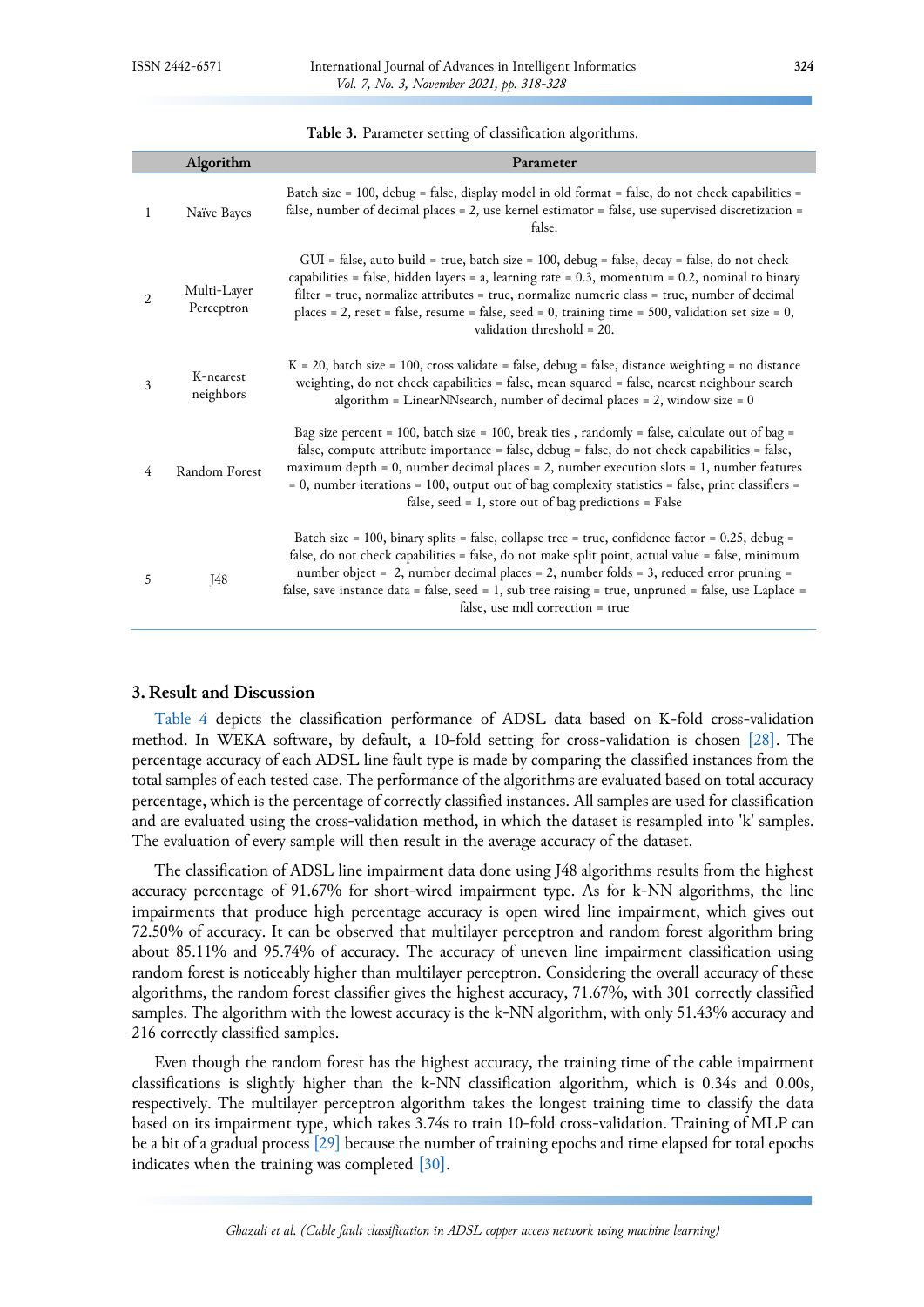<span id="page-7-0"></span>

|                  | Total<br>samples |            | Training     | <b>Correct Classification</b> |              | Total accuracy |
|------------------|------------------|------------|--------------|-------------------------------|--------------|----------------|
| Algorithm        |                  | Fault type | Time (s)     | No. of Samples                | Accuracy (%) | percentage     |
| J48              | 169              | Ideal      |              | 109                           | 64.50        |                |
|                  | 152              | Bridge Tap |              | 98                            | 64.47        |                |
|                  | 40               | Open       | 0.02         | 33                            | 82.50        | 69.52          |
|                  | 47               | Uneven     |              | 41                            | 87.23        |                |
|                  | 12               | Short      |              | 11                            | 91.67        |                |
|                  | 169              | Ideal      |              | 74                            | 43.79        |                |
|                  | 152              | Bridge Tap |              | 75                            | 49.34        |                |
| $k-NN$           | 40               | Open       | $\mathbf{0}$ | 29                            | 72.50        | 51.43          |
|                  | 47               | Uneven     |              | 32                            | 68.09        |                |
|                  | 12               | Short      |              | 6                             | 50.00        |                |
|                  | 169              | Ideal      |              | 102                           | 60.36        |                |
|                  | 152              | Bridge Tap | 3.74         | 84                            | 55.26        | 63.33          |
| Multilayer       | 40               | Open       |              | 31                            | 77.50        |                |
| Perceptron       | 47               | Uneven     |              | 40                            | 85.11        |                |
|                  | 12               | Short      |              | 9                             | 75.00        |                |
| Naïve Bayes      | 169              | Ideal      | 0.01         | 74                            | 43.79        | 61.43          |
|                  | 152              | Bridge Tap |              | 116                           | 76.32        |                |
|                  | 40               | Open       |              | 21                            | 52.50        |                |
|                  | 47               | Uneven     |              | 38                            | 80.85        |                |
|                  | 12               | Short      |              | 9                             | 75.00        |                |
| Random<br>Forest | 169              | Ideal      |              | 111                           | 65.68        |                |
|                  | 152              | Bridge Tap |              | 100                           | 65.79        |                |
|                  | 40               | Open       | 0.34         | 35                            | 87.50        | 71.67          |
|                  | 47               | Uneven     |              | 45                            | 95.74        |                |
|                  | 12               | Short      |              | 10                            | 83.33        |                |

**Table 4.** WEKA classification result

The result of classifications done using WEKA in Table 4 indicates that's random forest algorithm gives a promising result for the application of classifying fault types in ADSL copper access networks. Due to a small number of short fault type samples, the J48 decision tree algorithm can provide a high percentage of accuracy [\[31\].](#page-10-5) The small number of instances increases the reliability of the algorithms. These are due to the algorithm characteristics that provide imputation technique, making it suitable for short wired line impairment parameters.

KNN is an algorithm, which the classifications are achieved by calculating the closest distance between data attributes [\[32\].](#page-10-6) Thus, given that most of the values of the attributes between each class are rather close to each other may cause the classification using this algorithm results in a bit low accuracy compared to J48 algorithms. The high accuracy resulting from the random forest method may be due to its ability to handle an abundant number of parameters due to the existing feature selection in the model development process [\[33\].](#page-10-7) The random forest algorithms can be used with many variables and do not require complex parameter tuning to achieve high classification accuracy.

Ensemble classifier is a method that combines the predictions of several classifiers into one classifier model. Several weak classifier models are trained and combined using either the voting or averaging method. Ensemble a classifier such as random forest that uses the bagging method is best for this dataset due to its ability to consider small changes produced by weak learners to its decisio[n\[34\]](#page-10-8)[\[35\].](#page-10-9) The aspect that may contribute to the low accuracy of the k-NN is the disposing of new data classes that is based on a plain majority voting rule, where the majority voting rule may overlook the adjacency of the data, this is intolerable when the distance of every nearest neighbor varies greatly against the distance of the test data [\[36\].](#page-10-10) Another critical factor that may affect its accuracy is the value of *k* chosen for k-NN classification. Choosing a high value of *k* may result in misclassification of a new point, while choosing a small value of *k* may lead to overfitting [\[37\].](#page-10-11)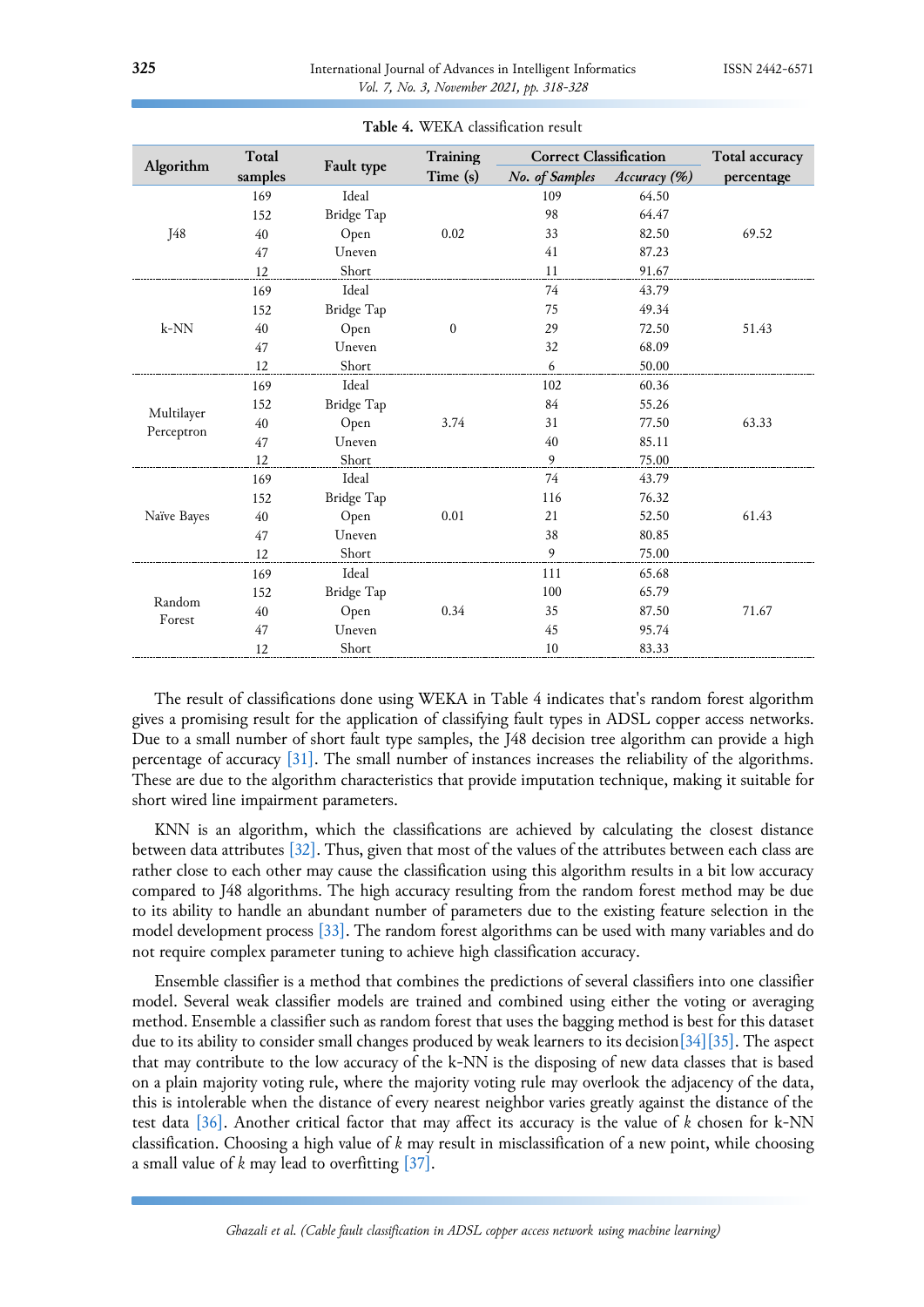The nearest neighbor search algorithm is used by kNN in WEKA is linear NN search or brute force method. The Brute force method calculates a new point's distance to another point in training data, sorts out the distances, and takes on the k nearest for a majority vote. Thus, it does not need other training processes, just deal with prediction complexity, resulting in 0 seconds of the training process for kNN [\[38\].](#page-10-12)

#### **5. Conclusion**

This paper presents the copper cable faults classification with WEKA by using several machinelearning algorithms, namely, Decision tree, k-NN, Multilayer Perceptron, Random Forest, Naïve Bayes, and SMO. The results showed that the random forest algorithm provides the highest accuracy of about 71% and the shortest training time. This is followed by the Decision Tree (J48). Based on the existing literature, the accuracy is considerably low because the accuracy of the machine learning classification is normally higher than 80%. This may be due to an imbalanced distribution of lab data for each tested class, and further data preprocessing to tackle specific ADSL lab data is required. Considering this matter, the accuracy of the cable fault detection should be improved based on random forest and J48 by developing a machine learning algorithm using Python. In the future, the algorithms that show promising accuracy may be explored more using Python Programming, which consists of a variety of libraries suitable for machine learning development and may allow flexibility of development of certain algorithms. New ADSL and VDSL data may be acquired to test the reliability of the classification model chosen by WEKA and further explored by Python. This may give an insight into the efficiency of a chosen algorithm in determining fault types for different copper access network technology. This research on copper access networks might benefit telecommunication sectors that still have customers that use copper access networks and may only need remote line condition assessment rather than onsite troubleshooting.

#### **Declarations**

**Author contribution.** All authors contributed equally to the main contributor to this paper. All authors read and approved the final paper.

**Funding statement.** None of the authors have received any funding or grants from any institution or funding body for the research.

**Conflict of interest.** The authors declare no conflict of interest.

**Additional information.** No additional information is available for this paper.

## **References**

- <span id="page-8-0"></span>[1] T. Hendrickx, B. Cule, P. Meysman, S. Naulaerts, K. Laukens, and B. Goethals, "Mining Association Rules in Graphs Based on Frequent Cohesive Itemsets," in *Lecture Notes in Computer Science (including subseries Lecture Notes in Artificial Intelligence and Lecture Notes in Bioinformatics)*, vol. 9078, no. 3, 2015, pp. 637–648. doi: [10.1007/978-3-319-18032-8\\_50.](https://doi.org/10.1007/978-3-319-18032-8_50)
- <span id="page-8-1"></span>[2] T. Bai, H. Zhang, J. Zhang, C. Xu, A. F. Al Rawi, and L. Hanzo, "Impulsive Noise Mitigation in Digital Subscriber Lines: The State-of-the-Art and Research Opportunities," *IEEE Commun. Mag.*, vol. 57, no. 5, pp. 145–151, May 2019. doi: [10.1109/MCOM.2019.1800858.](https://doi.org/10.1109/MCOM.2019.1800858)
- <span id="page-8-2"></span>[3] T. Bai, H. Zhang, J. Zhang, C. Xu, A. F. Al Rawi, and L. Hanzo, "Impulsive Noise Mitigation in Digital Subscriber Lines: The State-of-the-Art and Research Opportunities," *IEEE Commun. Mag.*, vol. 57, no. 5, pp. 145–151, May 2019. doi: [10.1109/MCOM.2019.1800858.](https://doi.org/10.1109/MCOM.2019.1800858)
- <span id="page-8-3"></span>[4] G. D. Ranasinghe, D. Yearling, M. Girolami, and A. K. Parlikad, "Using Expert Knowledge to Generate Data for Broadband Line Prognostics Under Limited Failure Data Availability," *IFAC-PapersOnLine*, vol. 53, no. 3, pp. 265–270, 2020. doi: [10.1016/j.ifacol.2020.11.043.](https://doi.org/10.1016/j.ifacol.2020.11.043)
- <span id="page-8-4"></span>[5] D. Heath, "Chart of ADSL and ADSL2+ Speed Versus Distance | Increase Broadband Speed", Increase Broadband Speed | Tips to improve and speed up your broadband, 2019. [Online]. Available: [https://www.increasebroadbandspeed.co.uk/2012/graph-ADSL-speed-versus-distance.](https://www.increasebroadbandspeed.co.uk/2012/graph-ADSL-speed-versus-distance) [Accessed: 02- Oct-2021].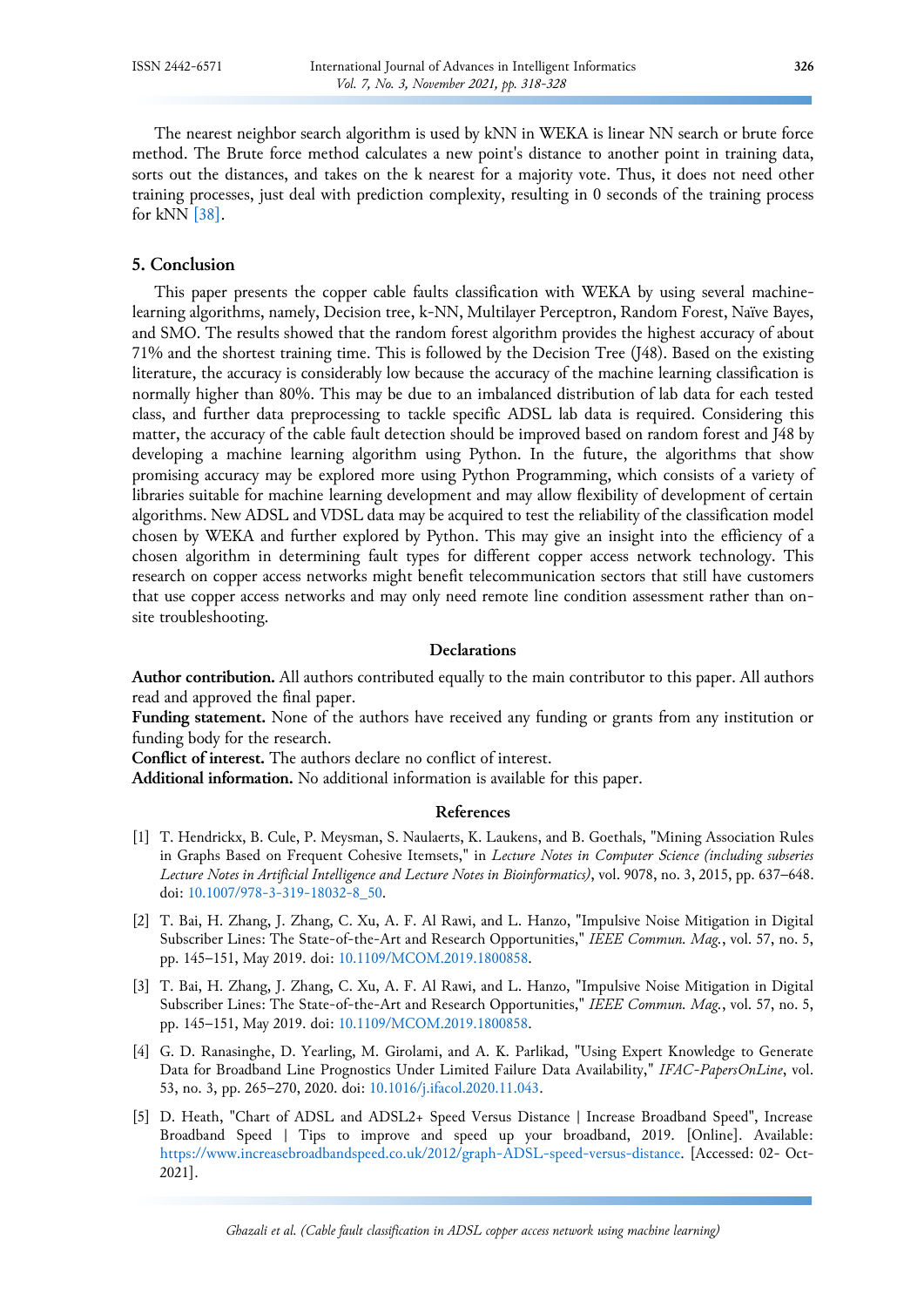- [6] Z. Abdellaoui, Y. Dieudonne, and A. Aleya, "Design, implementation and evaluation of a Fiber To The Home (FTTH) access network based on a Giga Passive Optical Network GPON," *Array*, vol. 10, no. March, p. 100058, Jul. 2021. doi: [10.1016/j.array.2021.100058.](https://doi.org/10.1016/j.array.2021.100058)
- [7] S. Neeraj, K. Sanjay, S. Manoj, and S. Atulkumar, "Introduction of Fiber To The Home Technology," no. March, 2019. doi: [10.13140/RG.2.2.23634.20169.](https://doi.org/10.13140/RG.2.2.23634.20169)
- <span id="page-9-0"></span>[8] K. Featherly, "Digital Subscriber Line," in Encyclopedia of New Media, vol. 1, no. 10, 2455 Teller Road, Thousand Oaks California 91320 United States: SAGE Publications, Inc., 2012, pp. 190–194.
- <span id="page-9-1"></span>[9] G.992.1 : Asymmetric digital subscriber line (ADSL) transceivers, E 17821, International Telecommunication Union (ITU), July 1999. [Online]. Available[: https://www.itu.int/rec/T-REC-G.992.1-](https://www.itu.int/rec/T-REC-G.992.1-199907-I/en) [199907-I/en.](https://www.itu.int/rec/T-REC-G.992.1-199907-I/en)
- <span id="page-9-2"></span>[10]"Access Network Products Troubleshooting Guide (pdf) 01," Huawei, 31-Oct-2018. [Online]. Available: [https://support.huawei.com/enterprise/my/doc/EDOC1100047614/62a34014/pots-user-loop-line-test.](https://support.huawei.com/enterprise/my/doc/EDOC1100047614/62a34014/pots-user-loop-line-test)  [Accessed: 12-Feb-2020].
- <span id="page-9-3"></span>[11] M. S. Coutinho *et al.*, "Machine learning-based system for fault detection on anchor rods of cable-stayed power transmission towers," *Electr. Power Syst. Res.*, vol. 194, p. 107106, 2021. doi: [10.1016/j.epsr.2021.107106.](https://doi.org/10.1016/j.epsr.2021.107106)
- <span id="page-9-4"></span>[12]A. Soofi and A. Awan, "Classification Techniques in Machine Learning: Applications and Issues," *J. Basic Appl. Sci.*, vol. 13, pp. 459–465, Aug. 2017. doi: [10.6000/1927-5129.2017.13.76.](https://doi.org/10.6000/1927-5129.2017.13.76)
- <span id="page-9-5"></span>[13] K. Hameed, D. Chai, and A. Rassau, "Class distribution-aware adaptive margins and cluster embedding for classification of fruit and vegetables at supermarket self-checkouts," *Neurocomputing*, vol. 461, pp. 292–309, 2021. doi: [10.1016/j.neucom.2021.07.040.](https://doi.org/10.1016/j.neucom.2021.07.040)
- <span id="page-9-6"></span>[14] Neelakantan . P, "Analyzing the best machine learning algorithm for plant disease classification," *Mater. Today Proc.*, 2021. doi: [10.1016/j.matpr.2021.07.358.](https://doi.org/10.1016/j.matpr.2021.07.358)
- <span id="page-9-7"></span>[15] E. Aker, M. L. Othman, V. Veerasamy, I. bin Aris, N. I. A. Wahab, and H. Hizam, "Fault Detection and Classification of Shunt Compensated Transmission Line Using Discrete Wavelet Transform and Naive Bayes Classifier," *Energies*, vol. 13, no. 1, p. 243, Jan. 2020. doi: [10.3390/en13010243.](https://doi.org/10.3390/en13010243)
- <span id="page-9-8"></span>[16] Z. Noshad et al., "Fault Detection in Wireless Sensor Networks through the Random Forest Classifier," *Sensors*, vol. 19, no. 7, p. 1568, Apr. 2019. doi: [10.3390/s19071568.](https://doi.org/10.3390/s19071568)
- <span id="page-9-9"></span>[17]I. N. Yulita, R. Rosadi, S. Purwani, and M. Suryani, "Multi-Layer Perceptron for Sleep Stage Classification," *J. Phys. Conf. Ser.*, vol. 1028, no. 1, p. 012212, Jun. 2018. doi: [10.1088/1742-6596/1028/1/012212.](https://doi.org/10.1088/1742-6596/1028/1/012212)
- <span id="page-9-10"></span>[18]J. Adnan et al., "Heart abnormality activity detection using multilayer perceptron (MLP) network," in *AIP Conference Proceedings*, 2018, vol. 2016, no. September, p. 020013. doi: [10.1063/1.5055415.](https://doi.org/10.1063/1.5055415)
- <span id="page-9-11"></span>[19] M. A. Hafeez, M. Rashid, H. Tariq, Z. U. Abideen, S. S. Alotaibi, and M. H. Sinky, "Performance Improvement of Decision Tree: A Robust Classifier Using Tabu Search Algorithm," *Appl. Sci.*, vol. 11, no. 15, p. 6728, Jul. 2021. doi: [10.3390/app11156728.](https://doi.org/10.3390/app11156728)
- <span id="page-9-12"></span>[20]A. M. Ahmed, A. Rizaner, and A. H. Ulusoy, "A novel decision tree classification based on post-pruning with Bayes minimum risk," *PLoS One*, vol. 13, no. 4, p. e0194168, Apr. 2018. doi: [10.1371/journal.pone.0194168.](https://doi.org/10.1371/journal.pone.0194168)
- <span id="page-9-13"></span>[21] A. Chandra, A. Pani, P. K. Sahu, B. B. Majumdar, and S. Sharma, "Identifying large freight traffic generators and investigating the impacts on travel pattern: A decision tree approach for last-mile delivery management," *Res. Transp. Bus. Manag.*, p. 100695, 2021. doi: [10.1016/j.rtbm.2021.100695.](https://doi.org/10.1016/j.rtbm.2021.100695)
- <span id="page-9-14"></span>[22]A. Akhikpemelo, J. E. Evbogbai, and M. S. Okundamiya, "Fault Detection on a 132kV Transmission Line Using Artificial Neural Network," *Int. Rev. Electr. Eng.*, vol. 14, no. June, pp. 1–6, 2019. doi: [10.15866/iree.v14i3.17054.](https://doi.org/10.15866/iree.v14i3.17054)
- <span id="page-9-15"></span>[23]J. Abbineni and O. Thalluri, "Software Defect Detection Using Machine Learning Techniques," *2018 2nd International Conference on Trends in Electronics and Informatics (ICOEI)*, 2018, pp. 471-475. doi: [10.1109/ICOEI.2018.8553830.](https://doi.org/10.1109/ICOEI.2018.8553830)